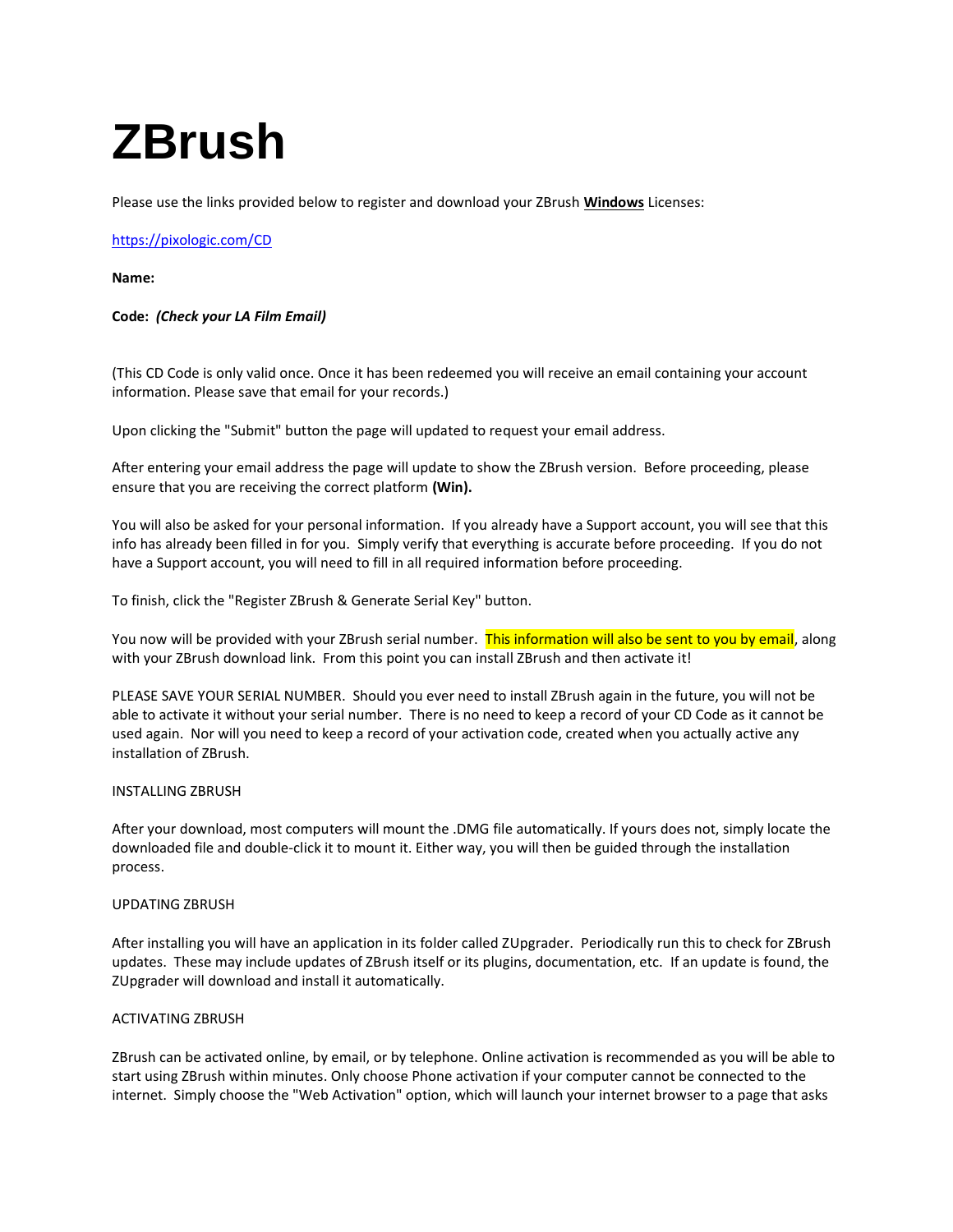for your serial number, email address and computer description. Your serial number will be the ZBrush serial that you received after upgrading using the link above.

The email address to enter is the one that you specified when during the upgrade, so if you chose to change your email address while upgrading you should use your new email when activating. For computer description, use anything that you want to identify the specific computer that you are activating. That way you'll recognize it if you have to get a list of your activations in the future.

After following the activation instructions, ZBrush can be used immediately. If you activate by web, you will be given the activation code in your browser, where you can copy and paste it back into ZBrush to complete your activation. For web and phone activations you will also be emailed a copy of your activation code. Once ZBrush has been activated, you can delete the email with your activation code since that code will never be used again. Any time you need to reactivate ZBrush you will need to start again with a fresh Web or Phone activation.

If your computer has no internet access, we highly recommend that you choose the phone activation option and copy down the request code that you will be given. Then from any computer with internet access, submit a Support ticket at [https://support.pixologic.com.](https://support.pixologic.com/) Please choose the Licensing and

Activation department when prompted and enter "Phone Activation Request" in the ticket subject line. In the body of your ticket, provide your name, email address and ZBrush serial number along with the request code from ZBrush. Our staff will create your activation code and email it back to you. You can then take that activation code back to the computer that ZBrush is installed on and enter it to complete your activation.

#### REGISTERING YOUR SUPPORT ACCOUNT

After upgrading ZBrush you should also register your copy of ZBrush with the Pixologic Support system, found at [https://support.pixologic.com.](https://support.pixologic.com/) A Support account is REQUIRED to receive technical support for ZBrush by email or by phone.

If you already have a Support account, log into it and click the "My Account" link. You will be taken to a screen where you can enter the Cleverbridge reference number and serial number from your ZBrush purchase. Now is also a good time to double-check and make sure that your system information is current.

If you have not yet created a Support account, please do so now by clicking the "Register" button. Fill in all requested information, including your Cleverbridge reference number and serial number. When complete, a confirmation email will be sent to you. It is necessary to follow the instructions in that email in order to complete your registration.

While logged into your account you can view the status of and make updates to any support tickets that you have submitted. If you call for support, a new ticket will be created for you, which will then be available through the Support site as well.

#### TECHNICAL SUPPORT

Technical support includes all topics regarding installation and activation of ZBrush, including licensing questions or account changes.

Pixologic provides free technical support during normal business hours. (Monday-Friday, 9 AM to 5 PM, U.S. Pacific Time) Appropriate topics include questions about installation and activation, error reports, etc.

Submit a ticket a[t https://support.pixologic.com](https://support.pixologic.com/) or call 1-888-748-5967. Please be sure that you have registered your copy of ZBrush with the Support system before calling.